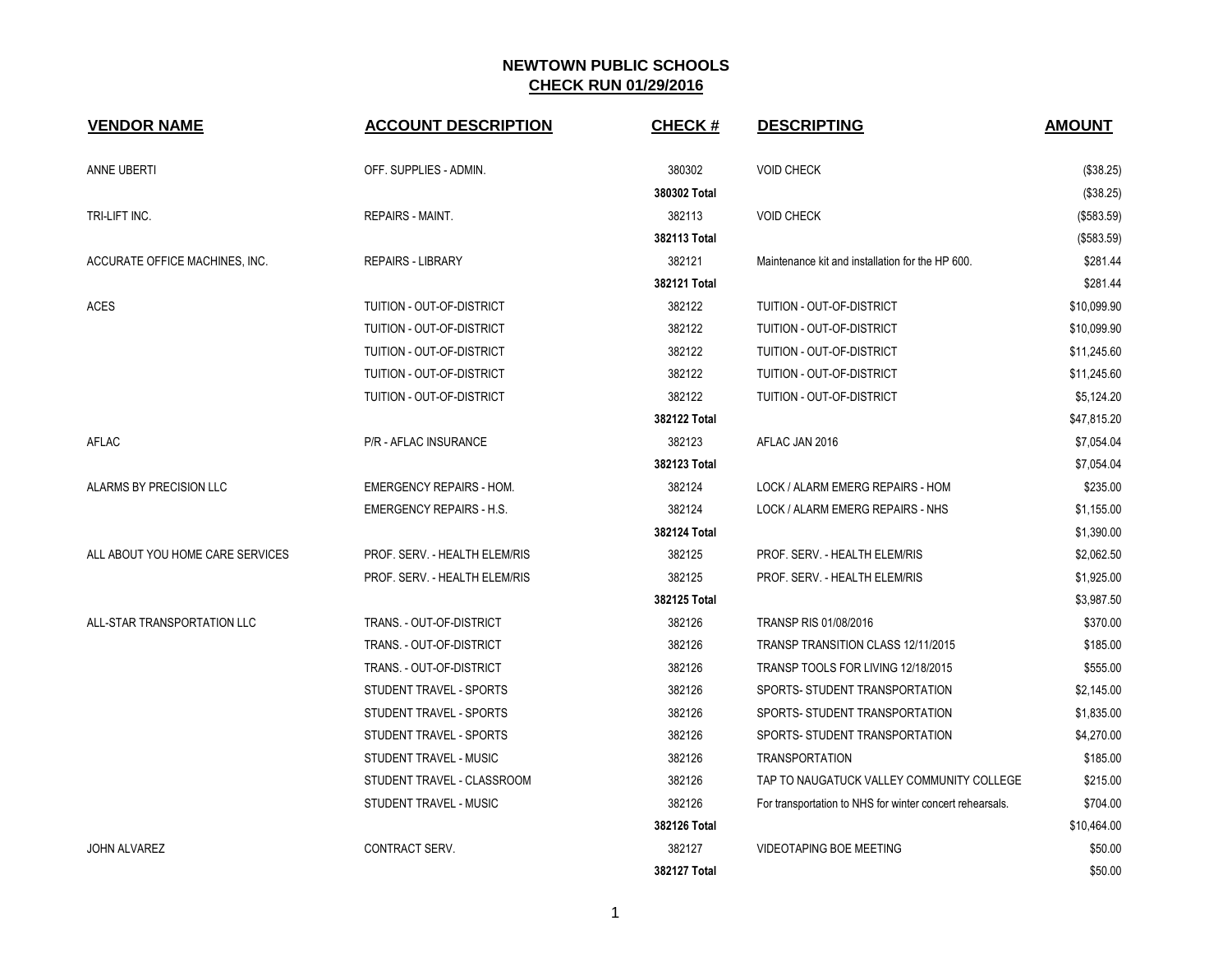| <b>VENDOR NAME</b> | <b>ACCOUNT DESCRIPTION</b> | <b>CHECK#</b> | <b>DESCRIPTING</b>                               | <b>AMOUNT</b> |
|--------------------|----------------------------|---------------|--------------------------------------------------|---------------|
| AMAZON             | SUPPLIES - LIBRARY         | 382128        | Assorted books, see attached.                    | \$43.94       |
|                    | <b>SUPPLIES - LIBRARY</b>  | 382128        | Assorted books, see attached.                    | \$13.49       |
|                    | SUPPLIES - LIBRARY         | 382128        | Assorted books, see attached.                    | \$30.13       |
|                    | SUPPLIES - LIBRARY         | 382128        | Assorted books, see attached.                    | \$115.03      |
|                    | SUPPLIES - LIBRARY         | 382128        | Assorted books, see attached.                    | \$160.63      |
|                    | SUPPLIES - LIBRARY         | 382128        | Assorted books, see attached.                    | \$0.78        |
|                    | <b>SUPPLIES - LIBRARY</b>  | 382128        | Shipping on 6 third party books                  | \$4.29        |
|                    | SUPPLIES - LIBRARY         | 382128        | Assorted books, see attached.                    | \$4.06        |
|                    | <b>SUPPLIES - LIBRARY</b>  | 382128        | Shipping on 6 third party books                  | \$3.99        |
|                    | SUPPLIES - LIBRARY         | 382128        | Assorted books, see attached.                    | \$5.38        |
|                    | SUPPLIES - LIBRARY         | 382128        | Shipping on 6 third party books                  | \$3.99        |
|                    | SUPPLIES - LIBRARY         | 382128        | Assorted books, see attached.                    | \$5.98        |
|                    | <b>SUPPLIES - LIBRARY</b>  | 382128        | Shipping on 6 third party books                  | \$3.99        |
|                    | SUPPLIES - LIBRARY         | 382128        | Assorted books, see attached.                    | \$26.26       |
|                    | SUPPLIES - LIBRARY         | 382128        | Shipping on 6 third party books                  | \$3.99        |
|                    | SUPPLIES - LIBRARY         | 382128        | Assorted books and equipment.                    | \$14.17       |
|                    | SUPPLIES - LIBRARY         | 382128        | Third party shipping.                            | \$0.90        |
|                    | SUPPLIES - LIBRARY         | 382128        | Assorted books and equipment. See attached list. | \$39.19       |
|                    | SUPPLIES - LIBRARY         | 382128        | Assorted books and equipment. See attached list. | \$51.58       |
|                    | <b>SUPPLIES - LIBRARY</b>  | 382128        | Assorted books and equipment. See attached list. | \$191.99      |
|                    | SUPPLIES - LIBRARY         | 382128        | Assorted books and equipment. See attached list. | \$12.01       |
|                    | SUPPLIES - LIBRARY         | 382128        | Assorted books and equipment. See attached list. | \$26.07       |
|                    | SUPPLIES - LIBRARY         | 382128        | Assorted books and equipment. See attached list. | \$53.17       |
|                    | SUPPLIES - LIBRARY         | 382128        | Assorted books and equipment. See attached list. | \$62.41       |
|                    | SUPPLIES - LIBRARY         | 382128        | Assorted books and equipment. See attached list. | \$332.00      |
|                    | SUPPLIES - LIBRARY         | 382128        | Third party shipping.                            | \$25.32       |
|                    | SUPPLIES - LIBRARY         | 382128        | Assorted books and equipment. See attached list. | \$72.98       |
|                    | SUPPLIES - LIBRARY         | 382128        | Assorted books and equipment. See attached list. | \$14.97       |
|                    | <b>SUPPLIES - LIBRARY</b>  | 382128        | Assorted books, see attached. No shipping.       | \$10.92       |
|                    | SUPPLIES - LIBRARY         | 382128        | Assorted books, see attached. No shipping.       | \$53.75       |
|                    | <b>SUPPLIES - LIBRARY</b>  | 382128        | Assorted books, see attached. No shipping.       | \$80.00       |
|                    | <b>SUPPLIES - LIBRARY</b>  | 382128        | Assorted books, see attached. No shipping.       | \$281.78      |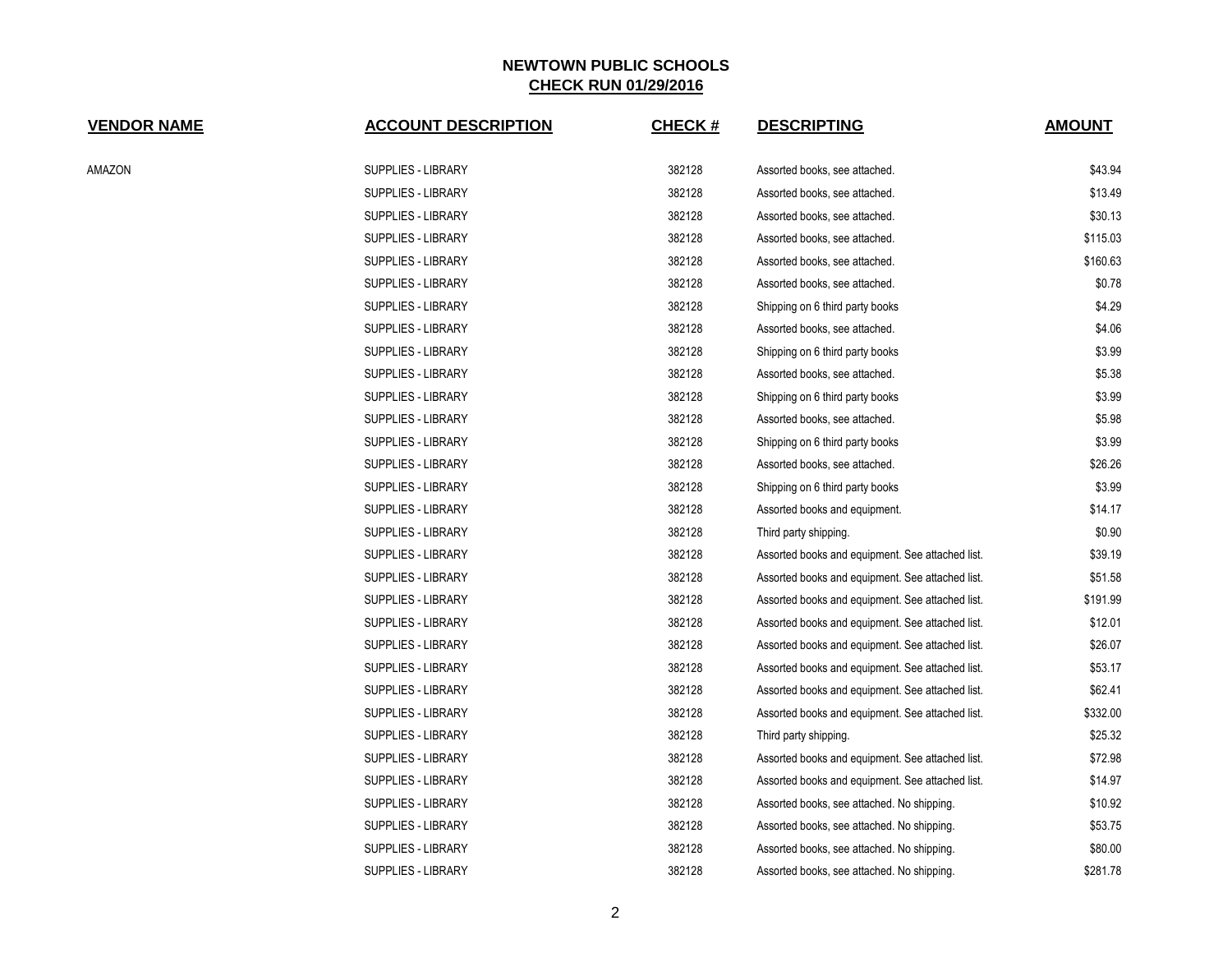| <b>VENDOR NAME</b> | <b>ACCOUNT DESCRIPTION</b>                 | <b>CHECK#</b> | <b>DESCRIPTING</b>                                   | <b>AMOUNT</b> |
|--------------------|--------------------------------------------|---------------|------------------------------------------------------|---------------|
| AMAZON             | <b>SUPPLIES - LIBRARY</b>                  | 382128        | Assorted books, see attached. No shipping.           | \$27.98       |
|                    | <b>SUPPLIES - LIBRARY</b>                  | 382128        | Assorted books, see attached. No shipping.           | \$37.59       |
|                    | <b>SUPPLIES - LIBRARY</b>                  | 382128        | Assorted books, see attached. No shipping.           | \$467.66      |
|                    |                                            | 382128 Total  |                                                      | \$2,282.37    |
| AMAZON             | OFF. SUPPLIES - ADMIN.                     | 382129        | Package of 6 IBM correction tape for cwing office    | \$7.50        |
|                    | <b>INSTR. SUPPLIES - PROJECT ADVENTURE</b> | 382129        | Balloons for project adventure class                 | \$35.88       |
|                    | INSTR. SUPPLIES - PROJECT ADVENTURE        | 382129        | shipping charge                                      | \$4.99        |
|                    | INSTR. SUPPLIES - COMPUTER ED.             | 382129        | Various items for use in computer technology classes | \$55.09       |
|                    | INSTR. SUPPLIES - COMPUTER ED.             | 382129        | Various items for use in computer technology classes | \$10.79       |
|                    | INSTR. SUPPLIES - CLASSROOM                | 382129        | Cases of facial tissues. Free shipping               | \$43.74       |
|                    | INSTR. SUPPLIES - CLASSROOM                | 382129        | Cases of facial tissues. Free shipping               | \$21.87       |
|                    | INSTR. SUPPLIES - CLASSROOM                | 382129        | Cases of facial tissues. Free shipping               | \$43.74       |
|                    | INSTR. SUPPLIES - CLASSROOM                | 382129        | Cases of facial tissues. Free shipping               | \$43.74       |
|                    | INSTR. SUPPLIES - CLASSROOM                | 382129        | Cases of facial tissues. Free shipping               | \$43.74       |
|                    | INSTR. SUPPLIES - CLASSROOM                | 382129        | Cases of facial tissues. Free shipping               | \$43.74       |
|                    | INSTR. SUPPLIES - CLASSROOM                | 382129        | Cases of facial tissues. Free shipping               | \$43.74       |
|                    | INSTR. SUPPLIES - CLASSROOM                | 382129        | Cases of facial tissues. Free shipping               | \$43.74       |
|                    |                                            | 382129 Total  |                                                      | \$442.30      |
| AMAZON             | INSTR. SUPPLIES - COMPUTER ED.             | 382130        | HP 15x black toner                                   | \$61.00       |
|                    | INSTR. SUPPLIES - COMPUTER ED.             | 382130        | Shipping                                             | \$5.99        |
|                    | <b>INSTR. SUPPLIES - SCIENCE</b>           | 382130        | Eisco labs beaker set                                | \$18.00       |
|                    | <b>INSTR. SUPPLIES - SCIENCE</b>           | 382130        | Litmus pH test strips                                | \$44.00       |
|                    | <b>INSTR. SUPPLIES - SCIENCE</b>           | 382130        | Isopropyl alcohol antiseptic                         | \$15.14       |
|                    | <b>INSTR. SUPPLIES - SCIENCE</b>           | 382130        | Blue devil B74925 # phenol red                       | \$9.99        |
|                    | <b>TEXTBOOKS - READING</b>                 | 382130        | Auggie & Mee: Three Wonder Stories                   | \$207.20      |
|                    | <b>TEXTBOOKS - READING</b>                 | 382130        | Counting by &s Free shipping                         | \$355.96      |
|                    | INSTR. SUPPLIES - COMPUTER ED.             | 382130        | Nikon Digital Camera                                 | \$89.95       |
|                    | INSTR. SUPPLIES - COMPUTER ED.             | 382130        | little Bits Electronics Deluxe Kit                   | \$199.00      |
|                    | INSTR. SUPPLIES - COMPUTER ED.             | 382130        | CanaKit Raspberry Pi Ultimate Starter Kit with WIFi  | \$84.99       |
|                    | INSTR. SUPPLIES - COMPUTER ED.             | 382130        | The Arduino Starter Kit                              | \$83.64       |
|                    | INSTR. SUPPLIES - COMPUTER ED.             | 382130        | Makey Makey - An Invention Kit for Everyone          | \$108.64      |
|                    | INSTR. SUPPLIES - COMPUTER ED.             | 382130        | Code Monkey Island                                   | \$34.99       |
|                    |                                            |               |                                                      |               |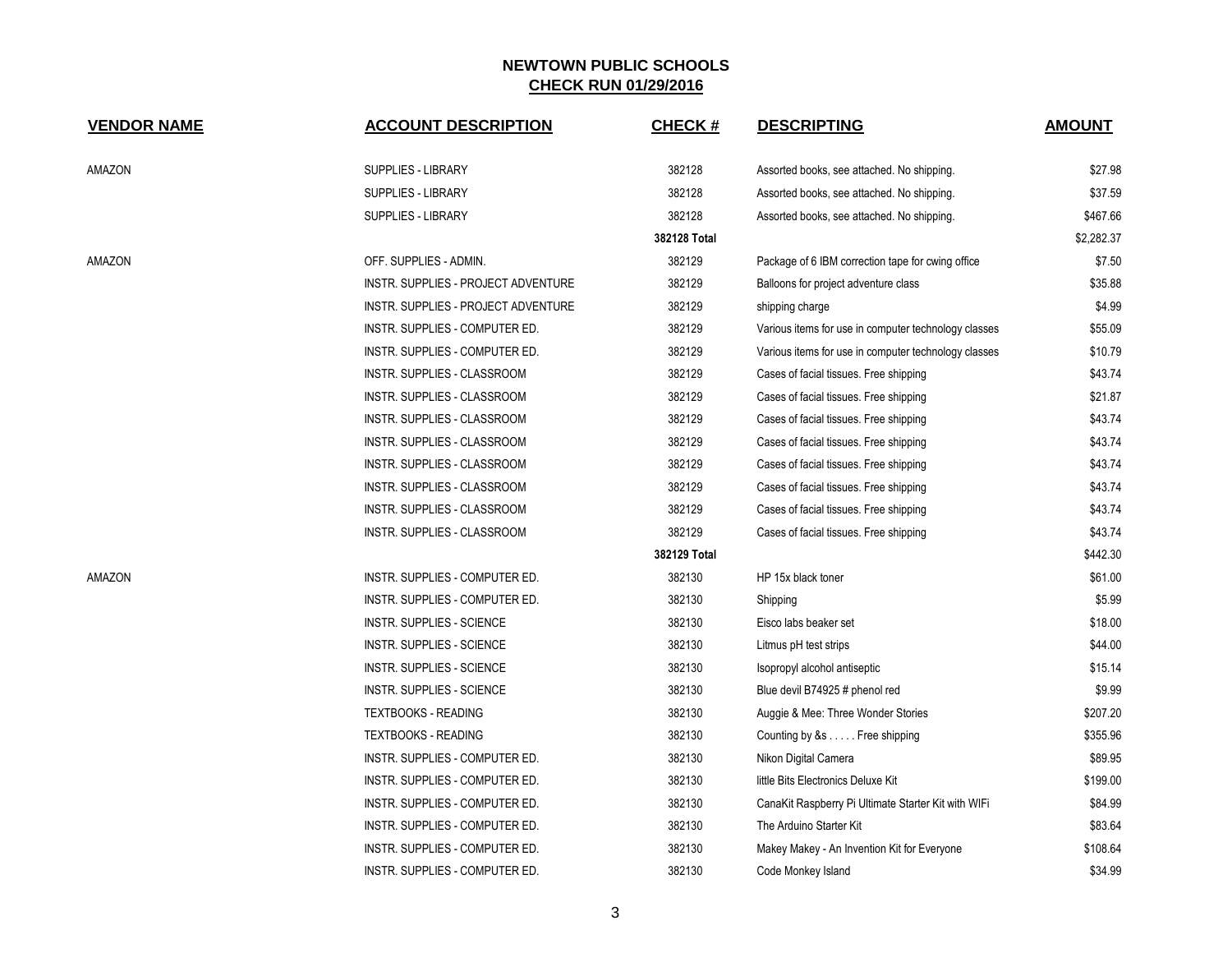| <b>VENDOR NAME</b> | <b>ACCOUNT DESCRIPTION</b>         | <b>CHECK#</b> | <b>DESCRIPTING</b>                              | <b>AMOUNT</b> |
|--------------------|------------------------------------|---------------|-------------------------------------------------|---------------|
| AMAZON             | INSTR. SUPPLIES - COMPUTER ED.     | 382130        | Dust Off compressed gas duster (12 pk)          | \$48.99       |
|                    | <b>TEXTBOOKS - READING</b>         | 382130        | Honeywell 3800G Handheld Barcode Scanner        | \$98.00       |
|                    | <b>TEXTBOOKS - READING</b>         | 382130        | Honeywell HFSTAND7E Stand for 1300g and 3800g,  | \$18.10       |
|                    |                                    | 382130 Total  |                                                 | \$1,483.58    |
| AMAZON             | INSTR. SUPPLIES - CLASSROOM        | 382131        | <b>YEARBOOK</b>                                 | \$229.95      |
|                    | INSTR. SUPPLIES - CLASSROOM        | 382131        | <b>NHS PARKING</b>                              | \$90.74       |
|                    | INSTR. SUPPLIES - CLASSROOM        | 382131        | <b>SUPPLIES</b>                                 | \$179.70      |
|                    | INSTR. SUPPLIES - CLASSROOM        | 382131        | <b>SUPPLIES</b>                                 | \$8.03        |
|                    | <b>INSTR. SUPPLIES - CLASSROOM</b> | 382131        | <b>SUPPLIES</b>                                 | \$20.48       |
|                    | INSTR. SUPPLIES - CLASSROOM        | 382131        | <b>SUPPLIES</b>                                 | \$31.50       |
|                    | INSTR. SUPPLIES - CLASSROOM        | 382131        | <b>SUPPLIES</b>                                 | \$62.55       |
|                    | INSTR. SUPPLIES - CLASSROOM        | 382131        | <b>SUPPLIES</b>                                 | \$201.29      |
|                    | INSTR. SUPPLIES - CLASSROOM        | 382131        | <b>SUPPLIES</b>                                 | \$58.22       |
|                    | STAFF TRAIN. - CLASSROOM           | 382131        | Collaborative Common Assessments- dufour        | \$569.25      |
|                    | INSTR. SUPPLIES - TECH ED.         | 382131        | HABA ROMAN ARCH BUILDING BLOCK                  | \$42.89       |
|                    | INSTR. SUPPLIES - TECH ED.         | 382131        | HABA PYRAMID ARCHITECTURAL BLOCK                | \$39.34       |
|                    | INSTR. SUPPLIES - TECH ED.         | 382131        | HABA COLISEUM ARCHITECTURAL BLOCK               | \$44.10       |
|                    | REPAIRS - TECH ED.                 | 382131        | Transcend 32GB SDHC Class 10 UHS-1 Flash Memory | \$139.90      |
|                    | INSTR. SUPPLIES - TECH ED.         | 382131        | ARCHIDOODLE- THE ARCHITECT ACTIVITY             | \$13.25       |
|                    | TEXTBOOKS - TECH ED.               | 382131        | 101 THINGS I LEARNED IN ARCHITECTURE            | \$13.27       |
|                    | TEXTBOOKS - TECH ED.               | 382131        | ARCHITECTURE-FORM SPACE-AND ORDER               | \$43.89       |
|                    | TEXTBOOKS - TECH ED.               | 382131        | CONTRACTOR PRICING GUIDE                        | \$49.99       |
|                    | INSTR. SUPPLIES - WORLD LANG.      | 382131        | 2 quantity DVDs - Road to the Big Leagues       | \$49.90       |
|                    | INSTR. SUPPLIES - ART              | 382131        | 500 CUPS- CERAMICS EXPLORATIONS OF UTILITY      | \$23.93       |
|                    | INSTR. SUPPLIES - ART              | 382131        | 500 BOWLS- CONTEMPORARY EXPLORATIONS            | \$18.94       |
|                    | INSTR. SUPPLIES - GUIDANCE         | 382131        | <b>TABLE TOPICS Teen</b>                        | \$25.00       |
|                    | INSTR. SUPPLIES - GUIDANCE         | 382131        | Wireless Presenter, DinoFire RF2.4GHz           | \$14.99       |
|                    | INSTR. SUPPLIES - MUSIC            | 382131        | DEWALT DCD780 20 VOLT MAX LI-ION COMPACT        | \$169.00      |
|                    | INSTR. SUPPLIES - MUSIC            | 382131        | DEWALT DCD780 20 VOLT MAX LI-ION COMPACT        | \$169.00      |
|                    | INSTR. SUPPLIES - MUSIC            | 382131        | SP400 SMART POINTER SILVER 2.4 WIRELESS         | \$37.99       |
|                    | <b>INSTR. SUPPLIES - MUSIC</b>     | 382131        | DEWALT DW2166 45-PIECE SCREWDRIVING SET         | \$14.97       |
|                    | <b>INSTR. SUPPLIES - MUSIC</b>     | 382131        | DEWALT DCD780 20 VOLT MAX LI-ION COMPACT        | \$169.00      |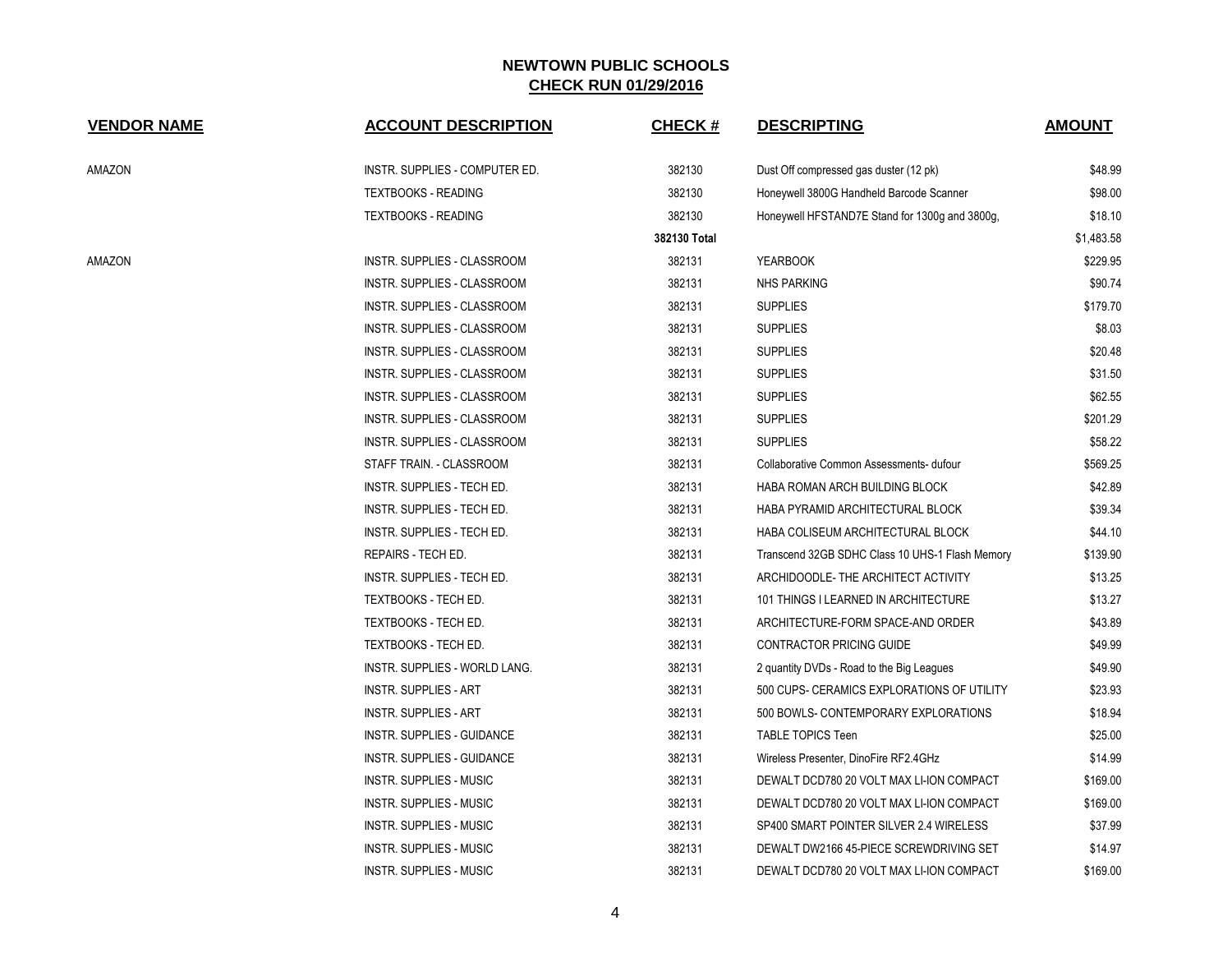| <b>VENDOR NAME</b> | <b>ACCOUNT DESCRIPTION</b>           | <b>CHECK#</b> | <b>DESCRIPTING</b>                                   | <b>AMOUNT</b> |
|--------------------|--------------------------------------|---------------|------------------------------------------------------|---------------|
| AMAZON             | <b>INSTR. SUPPLIES - MUSIC</b>       | 382131        | ACADEMIC OF THEATRICAL COMBAT BASICS                 | \$27.95       |
|                    | <b>INSTR. SUPPLIES - MUSIC</b>       | 382131        | STANLEY 34-130 100 FT FATMAX LONG TAPE RULE          | \$102.55      |
|                    | <b>INSTR. SUPPLIES - MUSIC</b>       | 382131        | ACDELLO AA SUPER ALKALINE BATTERY 100 PACK           | \$68.97       |
|                    | <b>INSTR. SUPPLIES - MUSIC</b>       | 382131        | WORKSHOP WET/DRY VACS WS1600VA                       | \$105.00      |
|                    | INSTR. SUPPLIES - MUSIC              | 382131        | STANLEY STST60026 ADJUSTABLE SAWHORSE                | \$139.98      |
|                    | <b>INSTR. SUPPLIES - MUSIC</b>       | 382131        | 4X8X2 PU LEATHER GYMNASTIC TUMBLING                  | \$93.21       |
|                    | <b>INSTR. SUPPLIES - MUSIC</b>       | 382131        | 4X8X2 PU LEATHER GYMNASTIC TUMBLING                  | \$93.21       |
|                    | <b>INSTR. SUPPLIES - MUSIC</b>       | 382131        | 4X8X2 PU LEATHER GYMNASTIC TUMBLING                  | \$93.21       |
|                    | <b>INSTR. SUPPLIES - MUSIC</b>       | 382131        | Amazon Basics Hard Carrying Case for My Passport     | \$4.49        |
|                    | INSTR. SUPPLIES - MUSIC              | 382131        | MacBook Pro Retina 13 inches Rubberized Hard Case    | \$22.99       |
|                    | INSTR. SUPPLIES - MUSIC              | 382131        | BRINCH(TM) 13.3 Inch Suit Fabric Multi-function      | \$29.99       |
|                    | <b>INSTR. SUPPLIES - MUSIC</b>       | 382131        | VicTsing CD/DVD-RW Burner Writer external hard drive | \$35.99       |
|                    | <b>INSTR. SUPPLIES - MUSIC</b>       | 382131        | WD 2TB Black My Passport for Mac Portable            | \$95.99       |
|                    | <b>TEXTBOOKS - SCIENCE</b>           | 382131        | 9781464108686 ENVIRONMENTAL SCIENCE                  | \$336.72      |
|                    | <b>INSTR. SUPPLIES - ENGLISH</b>     | 382131        | DVD MUCH ADO ABOUT NOTHING                           | \$14.00       |
|                    | INSTR. SUPPLIES - ENGLISH            | 382131        | PENTEL ENERGEL RETRACTABLE VIOLET                    | \$22.31       |
|                    | INSTR. SUPPLIES - ENGLISH            | 382131        | See attached list                                    | \$31.38       |
|                    | INSTR. SUPPLIES - ENGLISH            | 382131        | See attached list                                    | \$23.19       |
|                    | INSTR. SUPPLIES - MUSIC              | 382131        | APPLE MINI DISPLAY PORT TO VGA ADAPTER               | \$116.00      |
|                    | <b>INSTR. SUPPLIES - MUSIC</b>       | 382131        | PASSPORT ULTRA EXTERNAL DRIVE                        | \$59.00       |
|                    | <b>INSTR. SUPPLIES - MUSIC</b>       | 382131        | APPLE USB SUPERDRIVE                                 | \$77.00       |
|                    | <b>INSTR. SUPPLIES - MUSIC</b>       | 382131        | LAPTOP BAG PLEMO MACBOOK                             | \$17.49       |
|                    | INSTR. SUPPLIES - MUSIC              | 382131        | MACBOOK PRO 13 INCH CASE WITH RETINA DISPLAY         | \$12.99       |
|                    | <b>INSTR. SUPPLIES - WORLD LANG.</b> | 382131        | USB FLASH DRIVES - WORLD LANG, DEPT.                 | \$99.90       |
|                    | INSTR. SUPPLIES - SOC. STUDIES       | 382131        | FLASH DRIVES FOR SS DEPT. - SEE CART                 | \$49.95       |
|                    | <b>INSTR. SUPPLIES - ENGLISH</b>     | 382131        | LG DVD EXTERNAL DRIVE                                | \$23.99       |
|                    | <b>INSTR. SUPPLIES - SCIENCE</b>     | 382131        | LG DVD EXTERNAL DRIVE                                | \$23.99       |
|                    | INSTR. SUPPLIES - SOC. STUDIES       | 382131        | 7 QUANTITY - OF THE LG DVD PORTABLE                  | \$160.65      |
|                    | INSTR. SUPPLIES - SOC. STUDIES       | 382131        | SS-LAP TOP POWER CORDS, BATTERIES                    | \$49.95       |
|                    | INSTR. SUPPLIES - SOC. STUDIES       | 382131        | SS-LAP TOP POWER CORDS, BATTERIES                    | \$50.75       |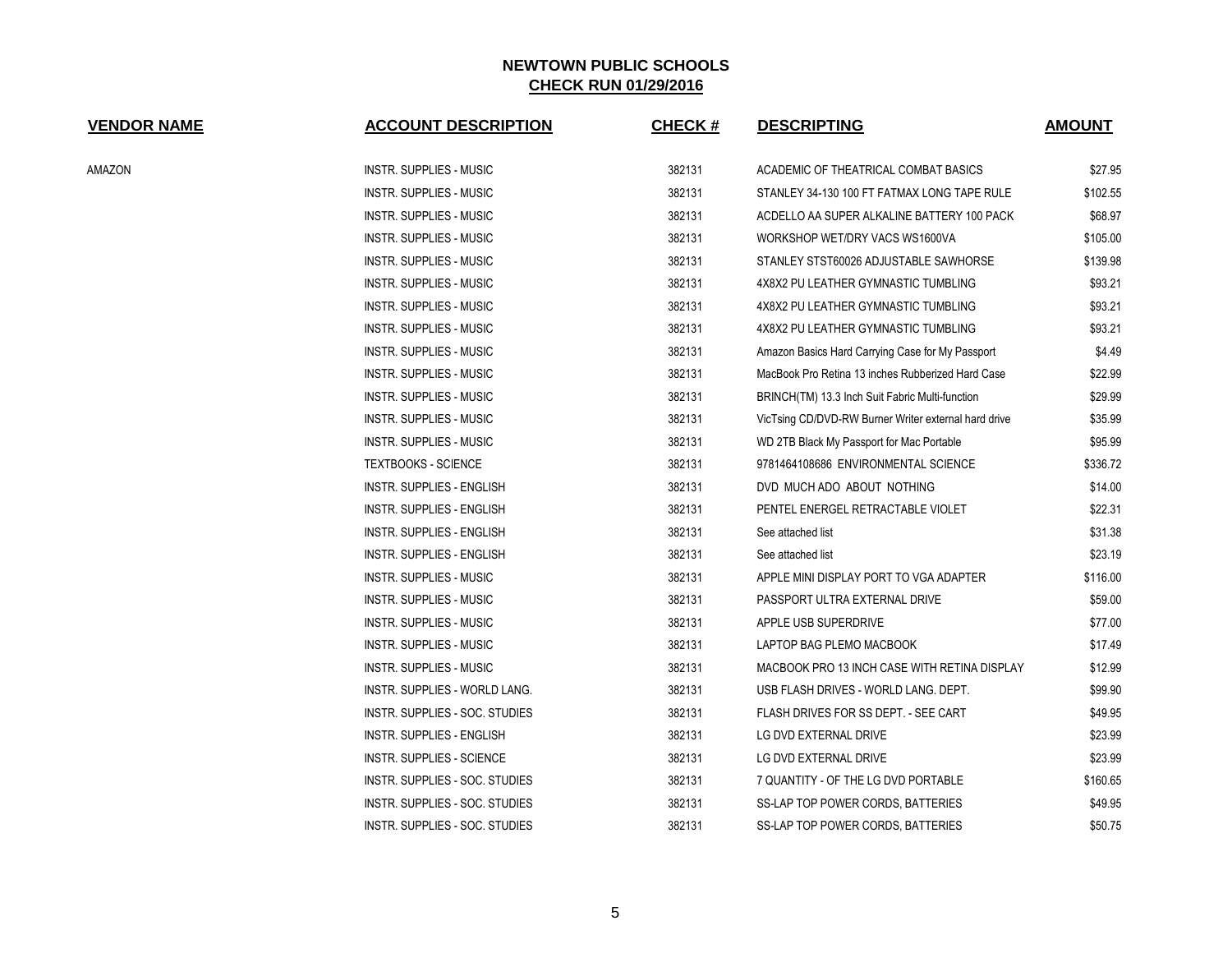| <b>VENDOR NAME</b>            | <b>ACCOUNT DESCRIPTION</b>           | <b>CHECK#</b> | <b>DESCRIPTING</b>                               | <b>AMOUNT</b> |
|-------------------------------|--------------------------------------|---------------|--------------------------------------------------|---------------|
| AMAZON                        | <b>INSTR. SUPPLIES - WORLD LANG.</b> | 382131        | 2 QUANTITY. OF CHUPA CHUPS                       | \$27.02       |
|                               | OFF. SUPPLIES - ADMIN.               | 382131        | RESEARCH BASE UNIT STUDENT PLANNING              | \$38.00       |
|                               |                                      | 382131 Total  |                                                  | \$4,678.87    |
| AMERICAN LIBRARY ASSOCIATION  | <b>SUPPLIES - LIBRARY</b>            | 382132        | See attached list.                               | \$99.45       |
|                               | <b>SUPPLIES - LIBRARY</b>            | 382132        | Shipping                                         | \$18.85       |
|                               |                                      | 382132 Total  |                                                  | \$118.30      |
| AMERICAN RED CROSS            | STAFF TRAIN. - HEALTH ADMIN.         | 382133        | CPR/FIRST AID TRAINING 2015/16                   | \$19.00       |
|                               |                                      | 382133 Total  |                                                  | \$19.00       |
| <b>ANTHEM LIFE</b>            | P/R - VOLUNTARY LIFE INS.            | 382134        | SERV FEB 2016 - MARCH 2016                       | \$2,242.86    |
|                               | P/R - VOLUNTARY LTD INS.             | 382134        | SERV FEB 2016 - MARCH 2016                       | \$4,888.72    |
|                               |                                      | 382134 Total  |                                                  | \$7,131.58    |
| AQUARION WATER COMPANY OF CT  | WATER - H.                           | 382135        | WATER 200332183 20 THOU G                        | \$289.72      |
|                               | WATER - M.G.                         | 382135        | WATER 200331002 34 THOU G                        | \$365.25      |
|                               | WATER - M.S.                         | 382135        | WATER 200330637 66 THOU G                        | \$537.91      |
|                               | WATER - H.S.                         | 382135        | WATER 200328870 141 THOU G                       | \$942.59      |
|                               | WATER - H.S.                         | 382135        | WATER 200327318 FIRE LINE H/S                    | \$1,053.62    |
|                               |                                      | 382135 Total  |                                                  | \$3,189.09    |
| ATRION NETWORKING CORPORATION | EQUIPMENT - INFO. TECH.              | 382136        | Maxtime TM Professional Managed Support Services | \$982.50      |
|                               |                                      | 382136 Total  |                                                  | \$982.50      |
| <b>JOANNA BARRY</b>           | STAFF TRAVEL - CLASSROOM             | 382137        | TRAVEL SEPT - DEC 2015                           | \$139.84      |
|                               |                                      | 382137 Total  |                                                  | \$139.84      |
| BERCHEM, MOSES & DEVLIN, P.C. | PROF. SERV. - SP. ED. LEGAL          | 382138        | SERV SPEC ED DEC 2015                            | \$12,403.00   |
|                               | PROF. SERV. - SUPER.                 | 382138        | SERV GEN ED DEC 2015                             | \$893.00      |
|                               |                                      | 382138 Total  |                                                  | \$13,296.00   |
| <b>COLLIN BISSON</b>          | STAFF TRAVEL - INFO. TECH.           | 382139        | Intradistrict travel 7/1/2015 - 6/30/2016        | \$28.52       |
|                               |                                      | 382139 Total  |                                                  | \$28.52       |
| BLUE LABEL POWER INC.         | REPAIRS - INFO. TECH.                | 382140        | Batteries, Adapters, Projector Lamps             | \$227.00      |
|                               |                                      | 382140 Total  |                                                  | \$227.00      |
| <b>PRIVATE</b>                | TUITION - OUT-OF-DISTRICT            | 382141        | TUITION - OUT-OF-DISTRICT                        | \$10,000.00   |
|                               |                                      | 382141 Total  |                                                  | \$10,000.00   |
| <b>LEONARD CAMPANALE</b>      | <b>B&amp;G SUPPLIES - CUSTODIAL</b>  | 382142        | SHOES (60068)                                    | \$59.78       |
|                               |                                      | 382142 Total  |                                                  | \$59.78       |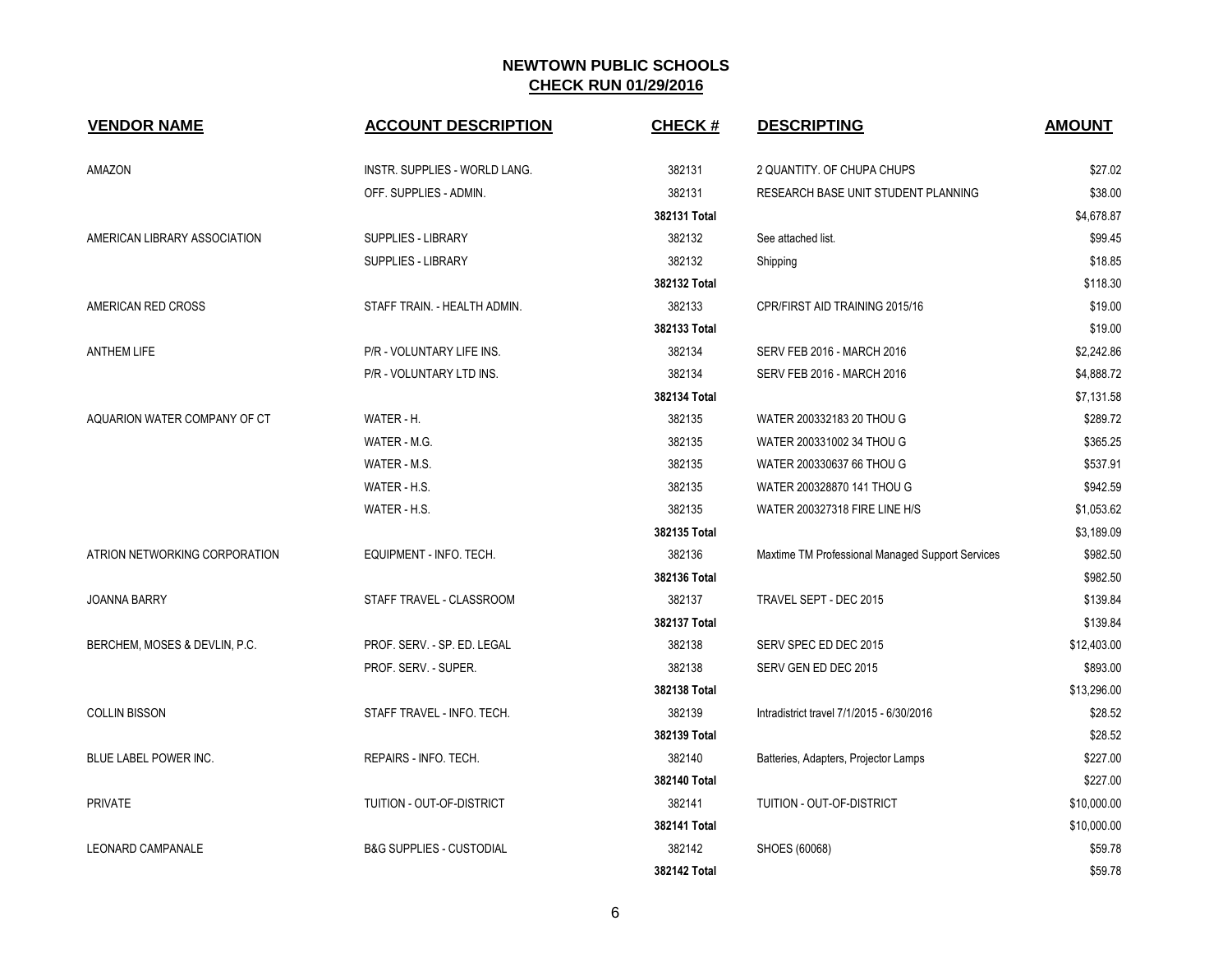| <b>VENDOR NAME</b>                | <b>ACCOUNT DESCRIPTION</b>       | <b>CHECK#</b> | <b>DESCRIPTING</b>                           | <b>AMOUNT</b> |
|-----------------------------------|----------------------------------|---------------|----------------------------------------------|---------------|
| CANON SOLUTIONS AMERICA INC.      | COPIER RENTAL - CLASSROOM        | 382143        | UNIT COST FOR COLOR COPIER 2015/16 H/S       | \$659.25      |
|                                   | COPIER RENTAL - BUS. SERV.       | 382143        | UNIT COST FOR COLOR COPIER 2015/16 C/O       | \$692.80      |
|                                   |                                  | 382143 Total  |                                              | \$1,352.05    |
| CED                               | <b>B&amp;G SUPPLIES - MAINT.</b> | 382144        | LIGHT BULBS - NHS (PER QUOTE)                | \$555.52      |
|                                   | B. & G. REPAIRS - HOM.           | 382144        | TIMECLOCK FOR OUTSIDE LIGHTS - HOM           | \$294.00      |
|                                   | <b>EMERGENCY REPAIRS - M.S.</b>  | 382144        | SUMP PUMP REPAIR PROJECT - NMS               | \$429.88      |
|                                   |                                  | 382144 Total  |                                              | \$1,279.40    |
| CHAINSAWS UNLIMITED, INC.         | <b>REPAIRS - MAINT.</b>          | 382145        | SNOW BLOWER REPAIR PARTS - MAINT REPAIRS     | \$71.60       |
|                                   |                                  | 382145 Total  |                                              | \$71.60       |
| CHARTWELLS (BOE)                  | OFF. SUPPLIES - ADMIN.           | 382146        | Professional Development Refreshments        | \$127.50      |
|                                   |                                  | 382146 Total  |                                              | \$127.50      |
| CMRS-POC                          | POSTAGE - BUS, SERV.             | 382147        | POSTAGE MACHINE #08013733                    | \$1,000.00    |
|                                   |                                  | 382147 Total  |                                              | \$1,000.00    |
| CONN CENTER FOR CHILD DEVELOPMENT | TUITION - OUT-OF-DISTRICT        | 382148        | TUITION - OUT-OF-DISTRICT                    | \$33,000.00   |
|                                   |                                  | 382148 Total  |                                              | \$33,000.00   |
| CONN JUNIOR REPUBLIC INC.         | TUITION - OUT-OF-DISTRICT        | 382149        | TUITION - OUT-OF-DISTRICT                    | \$7,721.60    |
|                                   | TUITION - OUT-OF-DISTRICT        | 382149        | TUITION - OUT-OF-DISTRICT                    | \$3,860.80    |
|                                   |                                  | 382149 Total  |                                              | \$11,582.40   |
| <b>KRISTINE COTTON</b>            | TUTORS - HOMEBOUND               | 382150        | TUTORS - HOMEBOUND                           | \$588.00      |
|                                   |                                  | 382150 Total  |                                              | \$588.00      |
| DALENE HARDWOOD FLOORING CO INC.  | <b>EMERGENCY REPAIRS - M.S.</b>  | 382151        | REFINISH A-WING GYM FLOOR - NMS              | \$3,485.00    |
|                                   |                                  | 382151 Total  |                                              | \$3,485.00    |
| M.J. DALY, LLC                    | <b>B&amp;G CONTRACTED SERV.</b>  | 382152        | 5TH YEAR SPECIAL SPRINKLER SYSTEM INSPECTION | \$1,028.00    |
|                                   |                                  | 382152 Total  |                                              | \$1,028.00    |
| EAST HAVEN BUILDERS SUPPLY        | <b>EMERGENCY REPAIRS - M.S.</b>  | 382153        | LUMBER FOR SUMP PUMP PROJECT - NMS           | \$100.27      |
|                                   |                                  | 382153 Total  |                                              | \$100.27      |
| EAST RIVER ENERGY INC.            | FUEL OIL - M.G.                  | 382154        | OIL 5037H 5000.0 GAL                         | \$14,950.00   |
|                                   | FUEL OIL - HOM.                  | 382154        | OIL 5037H 1503.0 GAL                         | \$4,493.98    |
|                                   | FUEL OIL - M.S.                  | 382154        | OIL 5037H 5700.0 GAL                         | \$17,043.00   |
|                                   | ENERGY - OIL                     | 382154        | OIL 5037H 2200.0 GAL                         | \$6,578.00    |
|                                   |                                  | 382154 Total  |                                              | \$43,064.98   |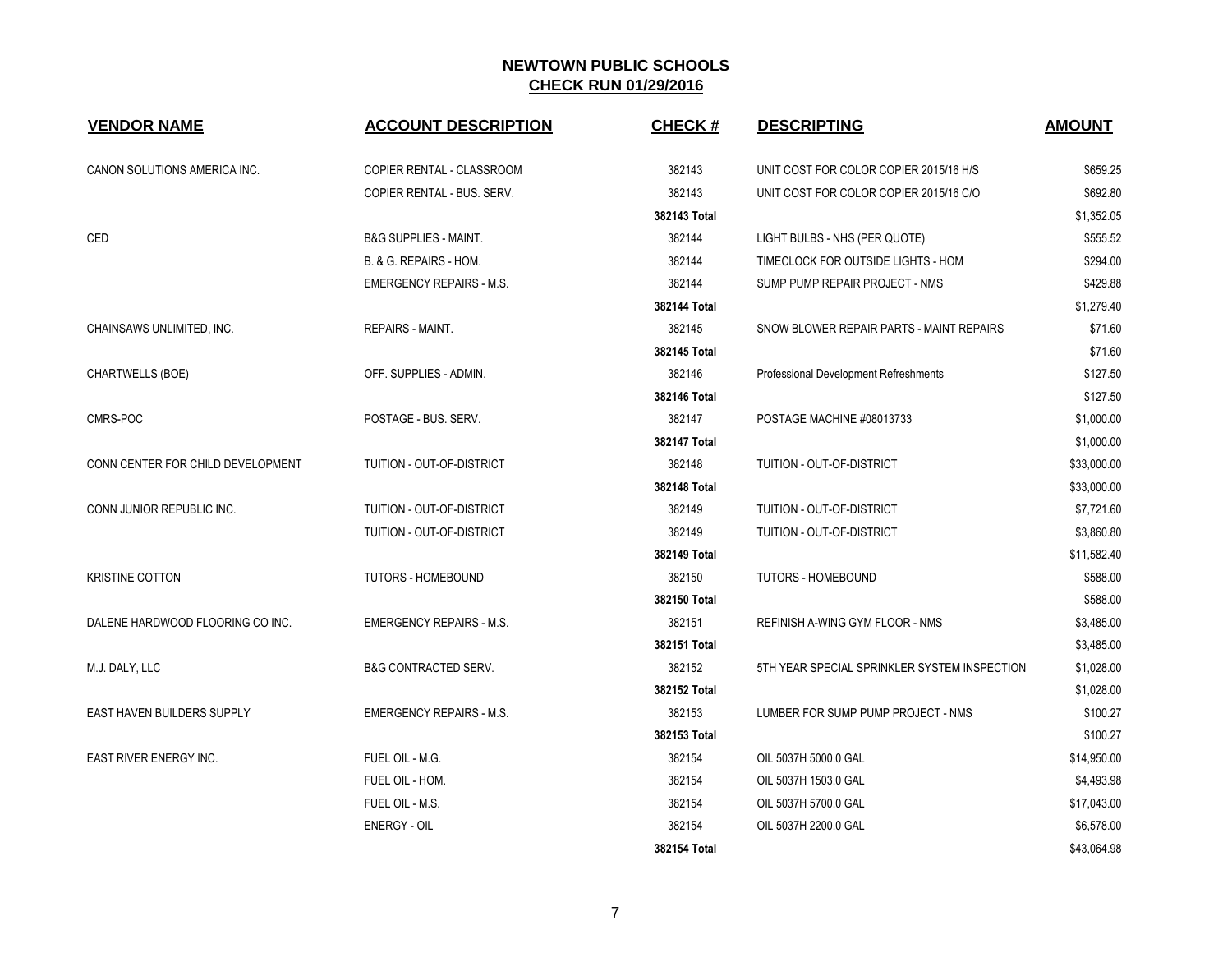| <b>VENDOR NAME</b>                | <b>ACCOUNT DESCRIPTION</b>          | <b>CHECK#</b> | <b>DESCRIPTING</b>                                    | <b>AMOUNT</b> |
|-----------------------------------|-------------------------------------|---------------|-------------------------------------------------------|---------------|
| <b>EDUCATION CONNECTION</b>       | TRANS. - LOCAL REG. ED              | 382155        | TRANSP DEC 2015                                       | \$1,485.00    |
|                                   | TRANS. - OUT-OF-DISTRICT            | 382155        | TRANSP DEC 2015                                       | \$70,360.00   |
|                                   |                                     | 382155 Total  |                                                       | \$71,845.00   |
| <b>EVERSOURCE</b>                 | ELECTRICITY - RIS.                  | 382156        | ELEC LOAN                                             | \$378.92      |
|                                   |                                     | 382156 Total  |                                                       | \$378.92      |
| <b>FLYLEAF PUBLISHING</b>         | INSTR. SUPPLIES - SP. ED. PREK-8    | 382157        | EMERGENT READER SERIES BOOKS ONLY                     | \$162.00      |
|                                   | INSTR. SUPPLIES - SP. ED. PREK-8    | 382157        | DECODABLE LITERATURE LIBRARY BOOKS ONLY               | \$76.60       |
|                                   | INSTR. SUPPLIES - SP. ED. PREK-8    | 382157        | <b>SHIPPING</b>                                       | \$19.09       |
|                                   |                                     | 382157 Total  |                                                       | \$257.69      |
| <b>FRONTIER</b>                   | <b>TELEPHONE &amp; CABLE</b>        | 382158        | TELEPHONE SERV 2015/16                                | \$104.29      |
|                                   |                                     | 382158 Total  |                                                       | \$104.29      |
| <b>BARBARA GASPARINE</b>          | MEMBERSHIPS - STAFF DEVELOP.        | 382159        | <b>MEMBERSHIP NAESP</b>                               | \$235.00      |
|                                   |                                     | 382159 Total  |                                                       | \$235.00      |
| GOLDIE AND LIBRO MUSIC CENTER LLC | <b>REPAIRS - MUSIC</b>              | 382160        | <b>INSTRUMENT REPAIRS</b>                             | \$200.00      |
|                                   | <b>REPAIRS - MUSIC</b>              | 382160        | <b>INSTRUMENT REPAIRS</b>                             | \$200.00      |
|                                   |                                     | 382160 Total  |                                                       | \$400.00      |
| <b>GOPHER</b>                     | <b>INSTR. SUPPLIES - P.E.</b>       | 382161        | Instructional supplies - see attached quote # 5521965 | \$142.95      |
|                                   | <b>INSTR. SUPPLIES - P.E.</b>       | 382161        | Shipping                                              | \$12.14       |
|                                   | INSTR. SUPPLIES - TECH. ED          | 382161        | ElevAir Deluxe Parachute, 12 ft. with handles         | \$69.95       |
|                                   | INSTR. SUPPLIES - TECH. ED          | 382161        | Shipping                                              | \$11.89       |
|                                   |                                     | 382161 Total  |                                                       | \$236.93      |
| <b>GRAINGER</b>                   | B. & G. REPAIRS - M.S.              | 382162        | <b>BOILER #4 TEMP LEAK REPAIR - NMS</b>               | \$47.18       |
|                                   |                                     | 382162 Total  |                                                       | \$47.18       |
| HAT CITY PAPER & SUPPLY CO.       | <b>B&amp;G SUPPLIES - CUSTODIAL</b> | 382163        | PAPER PRODUCTS - CUST SUPPLIES                        | \$5,680.00    |
|                                   |                                     | 382163 Total  |                                                       | \$5,680.00    |
| HB COMMUNICATIONS INC.            | REPAIRS - INFO. TECH.               | 382164        | Epson V11H674020 - 520ST                              | \$699.00      |
|                                   | REPAIRS - INFO. TECH.               | 382164        | Chief CMA-270 Coupler                                 | \$25.00       |
|                                   | REPAIRS - INFO. TECH.               | 382164        | 6 fixed extension pipe Milestone AV Tech              | \$20.00       |
|                                   | REPAIRS - INFO. TECH.               | 382164        | Labor to install new Epson and reprogram Crestron     | \$539.00      |
|                                   |                                     | 382164 Total  |                                                       | \$1,283.00    |
| ROBERT HEIN                       | <b>B&amp;G SUPPLIES - CUSTODIAL</b> | 382165        | SHOES (60068)                                         | \$122.28      |
|                                   |                                     | 382165 Total  |                                                       | \$122.28      |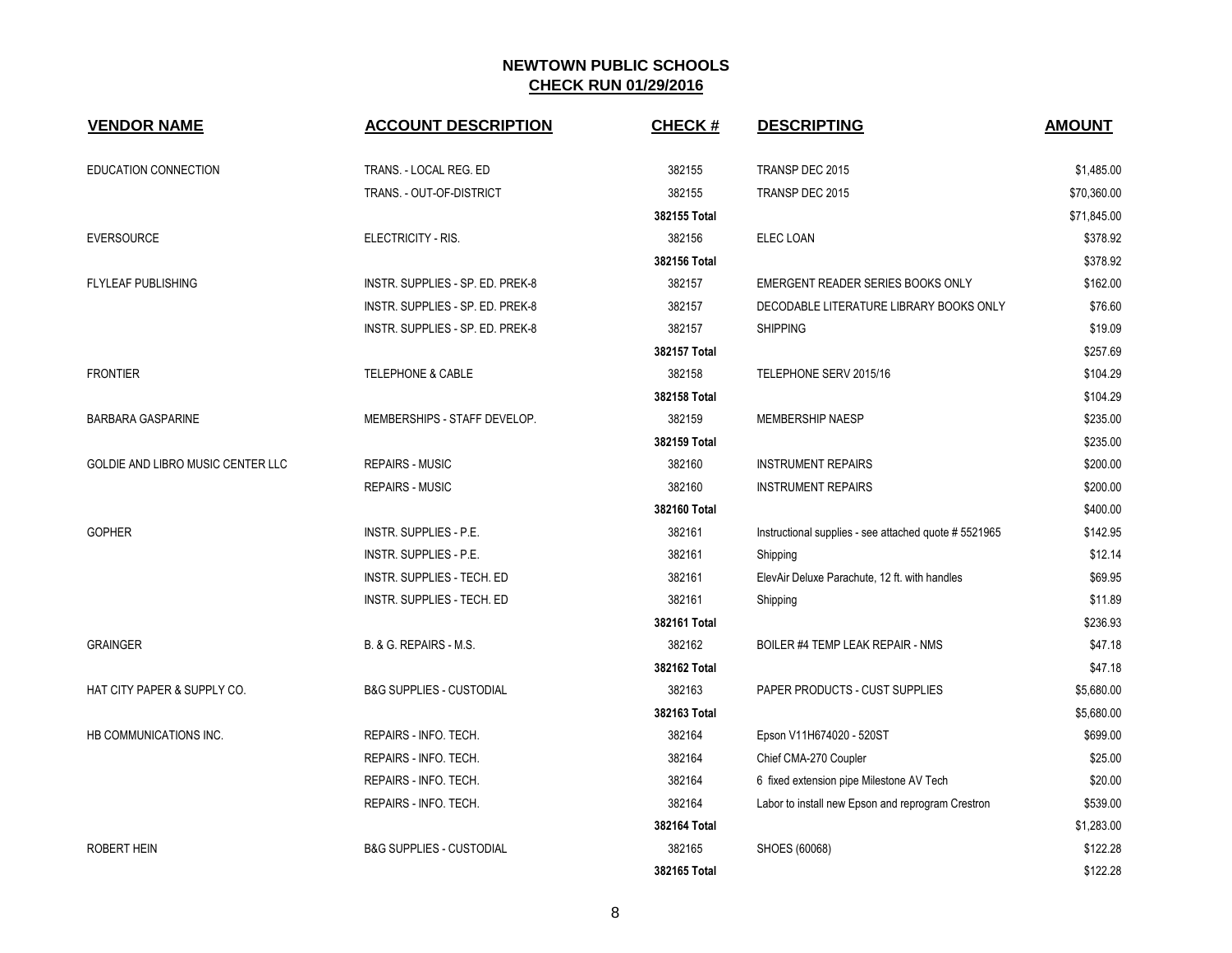| <b>VENDOR NAME</b>     | <b>ACCOUNT DESCRIPTION</b>       | <b>CHECK#</b> | <b>DESCRIPTING</b>                                   | <b>AMOUNT</b> |
|------------------------|----------------------------------|---------------|------------------------------------------------------|---------------|
| ERIK HOLST - GRUBBE    | INSTR. SUPPLIES - TECH ED.       | 382166        | <b>MISC. REIMB</b>                                   | \$274.06      |
|                        |                                  | 382166 Total  |                                                      | \$274.06      |
| ITSAVVY LLC            | INSTR. SUPPLIES - INFO. TECH.    | 382167        | HP Ultraslim docking station mfg. part # D9Y32UT#ABA | \$278.04      |
|                        | INSTR. SUPPLIES - INFO. TECH.    | 382167        | LG GP65NB60 Disk Drive DVD RW Mfg.                   | \$108.16      |
|                        |                                  | 382167 Total  |                                                      | \$386.20      |
| K - MAN GLASS CORP     | <b>EMERGENCY REPAIRS - M.S.</b>  | 382168        | <b>GLASS REPAIRS - NMS</b>                           | \$430.00      |
|                        |                                  | 382168 Total  |                                                      | \$430.00      |
| LEAHY'S FUELS INC.     | PROPANE & NATURAL GAS - M.G.     | 382169        | PROPANE 56117G 213.4 UNITS                           | \$317.97      |
|                        | PROPANE & NATURAL GAS - H.S.     | 382169        | PROPANE 97208G 326.7 UNITS                           | \$486.78      |
|                        |                                  | 382169 Total  |                                                      | \$804.75      |
| LYNN CARD COMPANY      | CONTRACTED SERV. - SUPER.        | 382170        | <b>LAMP OF LEARNING</b>                              | \$179.95      |
|                        |                                  | 382170 Total  |                                                      | \$179.95      |
| JOSEPH MARTINKA & SONS | <b>REPAIRS - MAINT.</b>          | 382171        | REPAIR LEAK ON COOLING SYSTEM                        | \$207.93      |
|                        |                                  | 382171 Total  |                                                      | \$207.93      |
| W.B. MASON., INC.      | OFF. SUPPLIES - BUS. SERV.       | 382172        | <b>SUPPLIES 2015/16</b>                              | \$73.67       |
|                        | OFF. SUPPLIES - BUS. SERV.       | 382172        | COFFEE 2015/16                                       | \$48.95       |
|                        | OFF. SUPPLIES - BUS. SERV.       | 382172        | INK CARTRIDGES 2015/16                               | \$223.98      |
|                        | OFF. SUPPLIES - BUS. SERV.       | 382172        | <b>SUPPLIES 2015/16</b>                              | \$50.63       |
|                        | OFF. SUPPLIES - BUS. SERV.       | 382172        | <b>SUPPLIES 2015/16</b>                              | \$299.95      |
|                        | OFF. SUPPLIES - BUS. SERV.       | 382172        | <b>WATER 2015/16</b>                                 | \$119.88      |
|                        | INSTR. SUPPLIES - CLASSROOM      | 382172        | Copy paper, see attached, no shipping                | \$1,038.40    |
|                        | INSTR. SUPPLIES - CLASSROOM      | 382172        | Copy paper, see attached, no shipping                | \$280.00      |
|                        | <b>B&amp;G SUPPLIES - ADMIN.</b> | 382172        | PRINTING CALCULATOR - MAINT OFFICE SUPPLIES          | \$49.99       |
|                        | INSTR. SUPPLIES - ENGLISH        | 382172        | ENGLISH - SUPPLIES SEE CART                          | \$3.65        |
|                        | INSTR. SUPPLIES - ENGLISH        | 382172        | ENGLISH - SUPPLIES SEE CART                          | \$13.98       |
|                        | INSTR. SUPPLIES - ENGLISH        | 382172        | ENGLISH - SUPPLIES SEE CART                          | \$27.96       |
|                        | INSTR. SUPPLIES - SOC. STUDIES   | 382172        | SS-PENCILS, SUPPLIES-SEE CART                        | \$138.00      |
|                        | INSTR. SUPPLIES - CLASSROOM      | 382172        | Ticonderoga no. 2 pencils(doz per box), DIX13882     | \$56.00       |
|                        | INSTR. SUPPLIES - CLASSROOM      | 382172        | Ticonderoga no. 2 pencils (doz per box), DIX13882    | \$504.00      |
|                        | INSTR. SUPPLIES - SCIENCE        | 382172        | SEE ATTACHED LIST                                    | \$41.42       |
|                        | <b>INSTR. SUPPLIES - SCIENCE</b> | 382172        | <b>SEE ATTACHED LIST</b>                             | \$14.96       |
|                        | INSTR. SUPPLIES - SP. ED. H.S.   | 382172        | SUPPLIES NHS                                         | \$29.46       |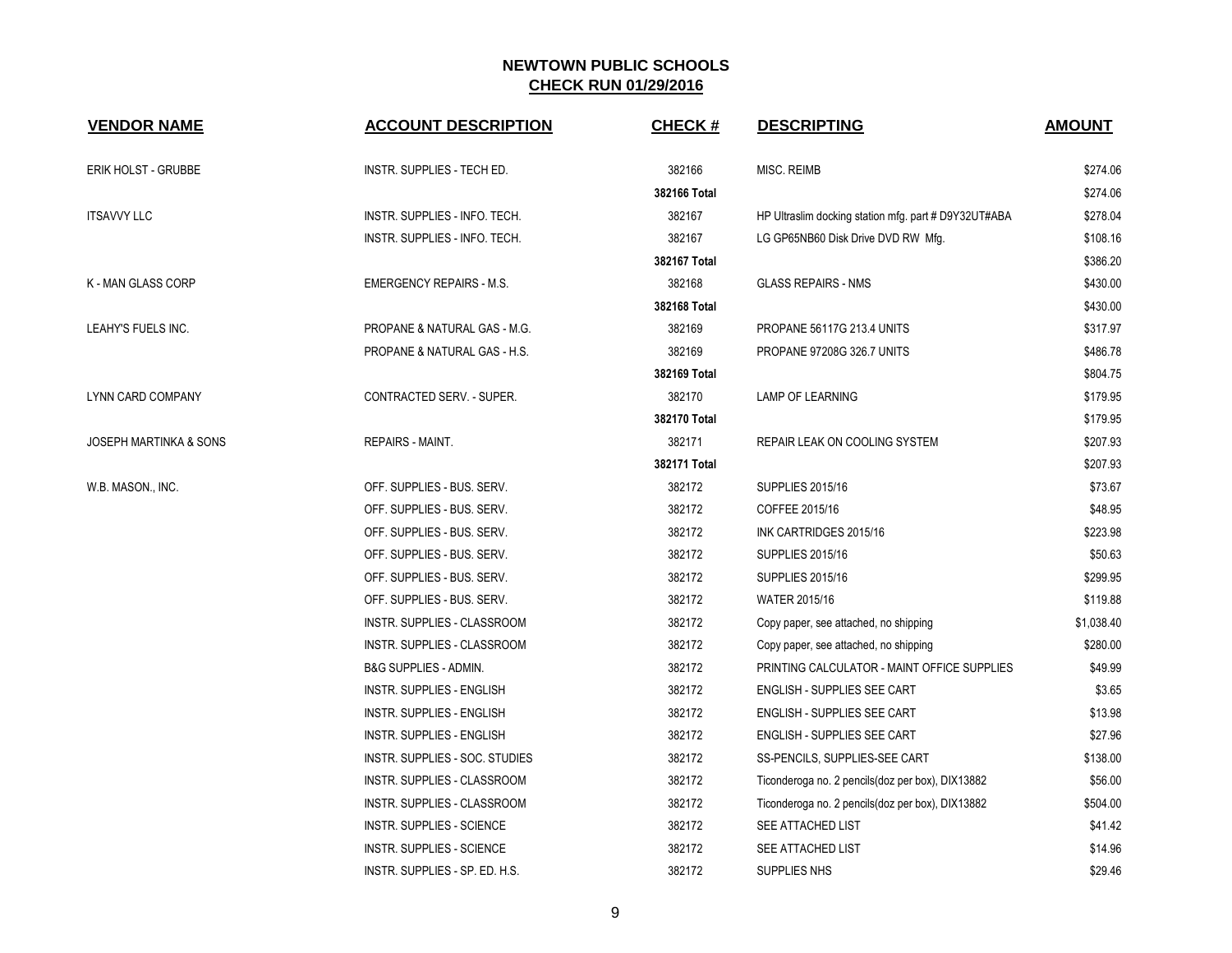| <b>VENDOR NAME</b>                   | <b>ACCOUNT DESCRIPTION</b>          | <b>CHECK#</b> | <b>DESCRIPTING</b>                               | <b>AMOUNT</b> |
|--------------------------------------|-------------------------------------|---------------|--------------------------------------------------|---------------|
| W.B. MASON., INC.                    | INSTR. SUPPLIES - SP. ED. H.S.      | 382172        | SUPPLIES NHS                                     | (\$14.96)     |
|                                      | INSTR. SUPPLIES - SP. ED. H.S.      | 382172        | SUPPLIES NHS                                     | \$14.96       |
|                                      | INSTR. SUPPLIES - SP. ED. H.S.      | 382172        | <b>SUPPLIES</b>                                  | \$120.78      |
|                                      |                                     | 382172 Total  |                                                  | \$3,135.66    |
| <b>DEVIN MATTE</b>                   | CONTRACT SERV.                      | 382173        | <b>VIDEOTAPING BOE MEETING</b>                   | \$50.00       |
|                                      |                                     | 382173 Total  |                                                  | \$50.00       |
| <b>TIM MCGUIRE</b>                   | INSTR. SUPPLIES - COMPUTER ED.      | 382174        | AMAZON CARD SET-UP                               | \$25.00       |
|                                      |                                     | 382174 Total  |                                                  | \$25.00       |
| MCKENNEY MECHANICAL CONTRACTORS INC. | <b>EMERGENCY REPAIRS - H.S.</b>     | 382175        | REPLACE COUPLING ON BOILER - NHS F-WING          | \$371.30      |
|                                      |                                     | 382175 Total  |                                                  | \$371.30      |
| MI MEASUREMENT INCORPORATED          | <b>TEXTBOOKS - SCIENCE</b>          | 382176        | PEG /writing subscription - renewal 100 students | \$1,000.00    |
|                                      | <b>TEXTBOOKS - SCIENCE</b>          | 382176        | Classroom setup - proposal #39278500003706015    | \$50.00       |
|                                      |                                     | 382176 Total  |                                                  | \$1,050.00    |
| MOBILE MINI, INC.                    | <b>EQUIP RENTAL - SPORTS</b>        | 382177        | RENTAL CONTAINERS                                | \$95.00       |
|                                      | <b>EQUIP RENTAL - SPORTS</b>        | 382177        | <b>RENTAL CONTAINERS</b>                         | \$75.00       |
|                                      | <b>EQUIP RENTAL - SPORTS</b>        | 382177        | <b>RENTAL CONTAINERS</b>                         | \$75.00       |
|                                      |                                     | 382177 Total  |                                                  | \$245.00      |
| MOORE MEDICAL LLC                    | <b>B&amp;G SUPPLIES - CUSTODIAL</b> | 382178        | NON LATEX GLOVES - NHS CUSTODIANS                | \$445.32      |
|                                      |                                     | 382178 Total  |                                                  | \$445.32      |
| <b>JOANNE MORRIS</b>                 | STAFF TRAVEL - BUS. SERV.           | 382179        | TRAVEL STATE DTC WORKSHOP                        | \$41.26       |
|                                      |                                     | 382179 Total  |                                                  | \$41.26       |
| <b>NAESP</b>                         | OFF. SUPPLIES - ADMIN.              | 382180        | Annual Membership                                | \$35.00       |
|                                      | MEMBERSHIPS - ADMIN.                | 382180        | Annual Membership                                | \$200.00      |
|                                      |                                     | 382180 Total  |                                                  | \$235.00      |
| <b>NCS PEARSON INC.</b>              | INSTR. SUPPLIES - PSYCH.            | 382181        | CELF PRAGMATIC PROFILE 0158034988                | \$160.90      |
|                                      | INSTR. SUPPLIES - PSYCH.            | 382181        | SHIPPING AND HANDLING                            | \$10.00       |
|                                      | INSTR. SUPPLIES - PSYCH.            | 382181        | NEPSY 11 RECORD FORMS 5-16                       | \$279.00      |
|                                      | INSTR. SUPPLIES - PSYCH.            | 382181        | SHIPPING END USER                                | \$16.74       |
|                                      | INSTR. SUPPLIES - PSYCH.            | 382181        | CELF PRESCHOOL-2 PRAGMATICS AND PRE-LITERACY     | \$63.00       |
|                                      | INSTR. SUPPLIES - PSYCH.            | 382181        | <b>SHIPPING</b>                                  | \$10.00       |
|                                      |                                     | 382181 Total  |                                                  | \$539.64      |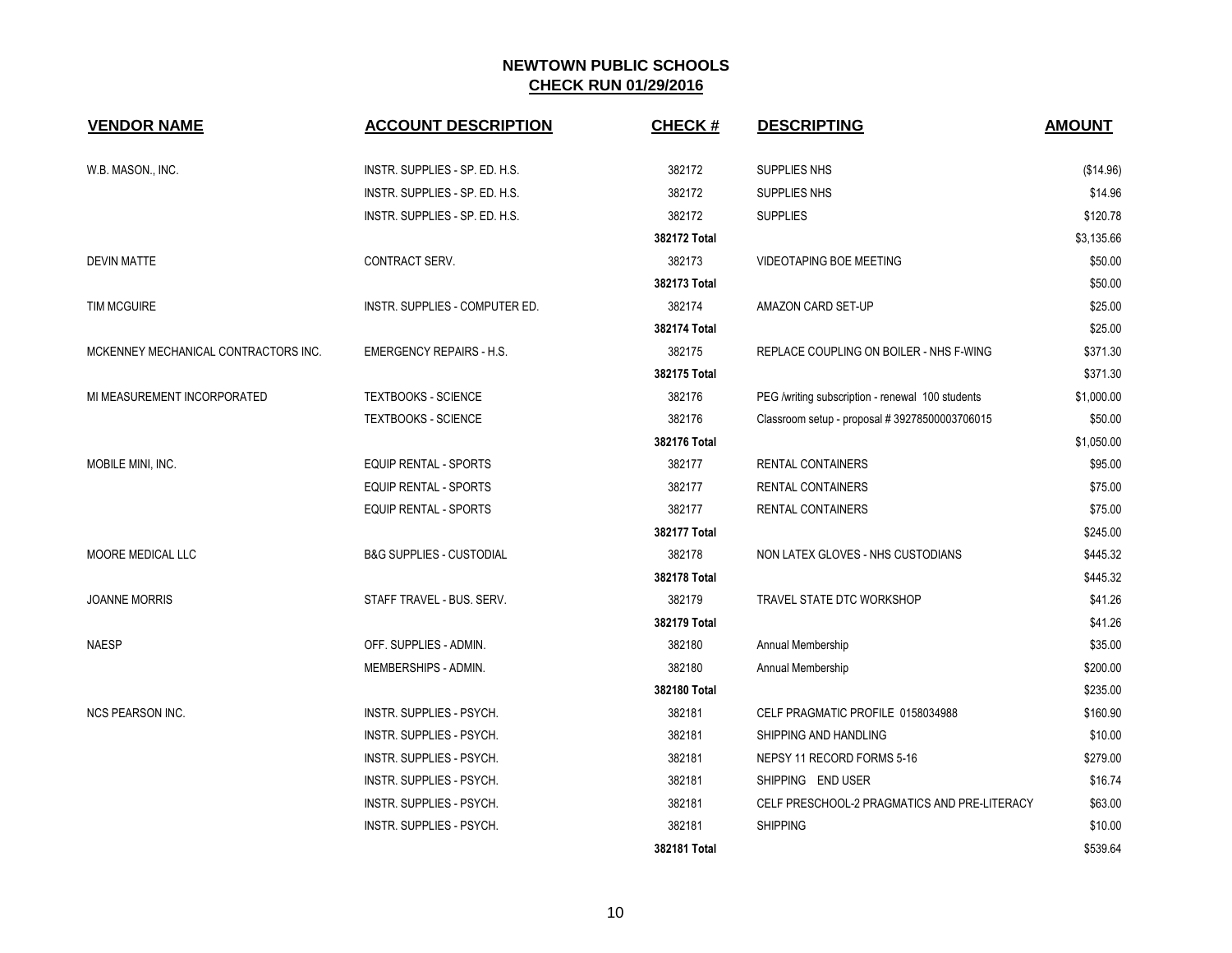| <b>VENDOR NAME</b>               | <b>ACCOUNT DESCRIPTION</b>       | <b>CHECK#</b> | <b>DESCRIPTING</b>                               | <b>AMOUNT</b> |
|----------------------------------|----------------------------------|---------------|--------------------------------------------------|---------------|
| NEWTOWN CULINARY                 | CONTRACTED SERV. - SUPER.        | 382182        | HOLIDAY LUNCH 12/18/2015                         | \$300.00      |
|                                  |                                  | 382182 Total  |                                                  | \$300.00      |
| THE NIXON COMPANY                | INSTR. SUPPLIES - ENGLISH        | 382183        | See Attached quote-- Classic Banner 30 x72       | \$107.50      |
|                                  | <b>INSTR. SUPPLIES - ENGLISH</b> | 382183        | <b>SHIPPING CHARGE</b>                           | \$12.00       |
|                                  |                                  | 382183 Total  |                                                  | \$119.50      |
| NORTHEASTERN COMMUNICATIONS INC. | <b>REPAIRS - SECURITY</b>        | 382184        | Standard Replacement Li-Ion Batteries for Analog | \$650.00      |
|                                  |                                  | 382184 Total  |                                                  | \$650.00      |
| <b>NSTA MEMBER SERVICES</b>      | <b>INSTR. SUPPLIES - SCIENCE</b> | 382185        | Discover the NGSS                                | \$69.95       |
|                                  | INSTR. SUPPLIES - SCIENCE        | 382185        | Uncovering Student Ideas in Science              | \$23.96       |
|                                  | INSTR. SUPPLIES - SCIENCE        | 382185        | Uncovering Student Ideas in Science              | \$23.96       |
|                                  | INSTR. SUPPLIES - SCIENCE        | 382185        | Uncovering Student Ideas in Science              | \$23.96       |
|                                  |                                  | 382185 Total  |                                                  | \$141.83      |
| <b>ON-SITE SHREDDING</b>         | CONTRACTED SERV. - BUS. SERV.    | 382186        | SHREDDING SERV AT C/O 2015/16                    | \$40.00       |
|                                  | REPAIRS - CLASSROOM              | 382186        | Shredding Services 2015/16                       | \$35.00       |
|                                  |                                  | 382186 Total  |                                                  | \$75.00       |
| PCM-G                            | <b>REPAIRS - SECURITY</b>        | 382187        | Additonal dollars for switches for NHS           | \$1,033.87    |
|                                  | EQUIPMENT - H.S. CAMERAS         | 382187        | 3 HP Switches J9854A#ABA                         | \$4,856.88    |
|                                  | EQUIPMENT - H.S. CAMERAS         | 382187        | Switches additional dollars for NHS quote        | \$476.25      |
|                                  |                                  | 382187 Total  |                                                  | \$6,367.00    |
| PEARSON EDUCATION INC.           | <b>INSTR. SUPPLIES - ENGLISH</b> | 382188        | Workbooks and other classroom teaching           | \$463.31      |
|                                  | INSTR. SUPPLIES - ENGLISH        | 382188        | Shipping                                         | \$34.76       |
|                                  |                                  | 382188 Total  |                                                  | \$498.07      |
| J.W. PEPPER & SON INC.           | <b>INSTR. SUPPLIES - MUSIC</b>   | 382189        | ZOOSTERS BREAKOUT #10074502E                     | \$45.00       |
|                                  | <b>INSTR. SUPPLIES - MUSIC</b>   | 382189        | SALVA-#2252427                                   | \$50.00       |
|                                  | INSTR. SUPPLIES - MUSIC          | 382189        | <b>SHIPPING</b>                                  | \$14.99       |
|                                  |                                  | 382189 Total  |                                                  | \$109.99      |
| <b>DONNA PERUGINI</b>            | STAFF TRAVEL - ADMIN.            | 382190        | TRAVEL OCT - NOV 2015                            | \$16.68       |
|                                  | STAFF TRAVEL - ADMIN.            | 382190        | TRAVEL AUG 2015 - SEPT 2015                      | \$13.80       |
|                                  |                                  | 382190 Total  |                                                  | \$30.48       |
| QUINNIPIAC UNIVERSITY            | UNIVERSITY INTERNS               | 382191        | <b>INTERNS 2015 FALL SEMESTER</b>                | \$11,400.00   |
|                                  |                                  | 382191 Total  |                                                  | \$11,400.00   |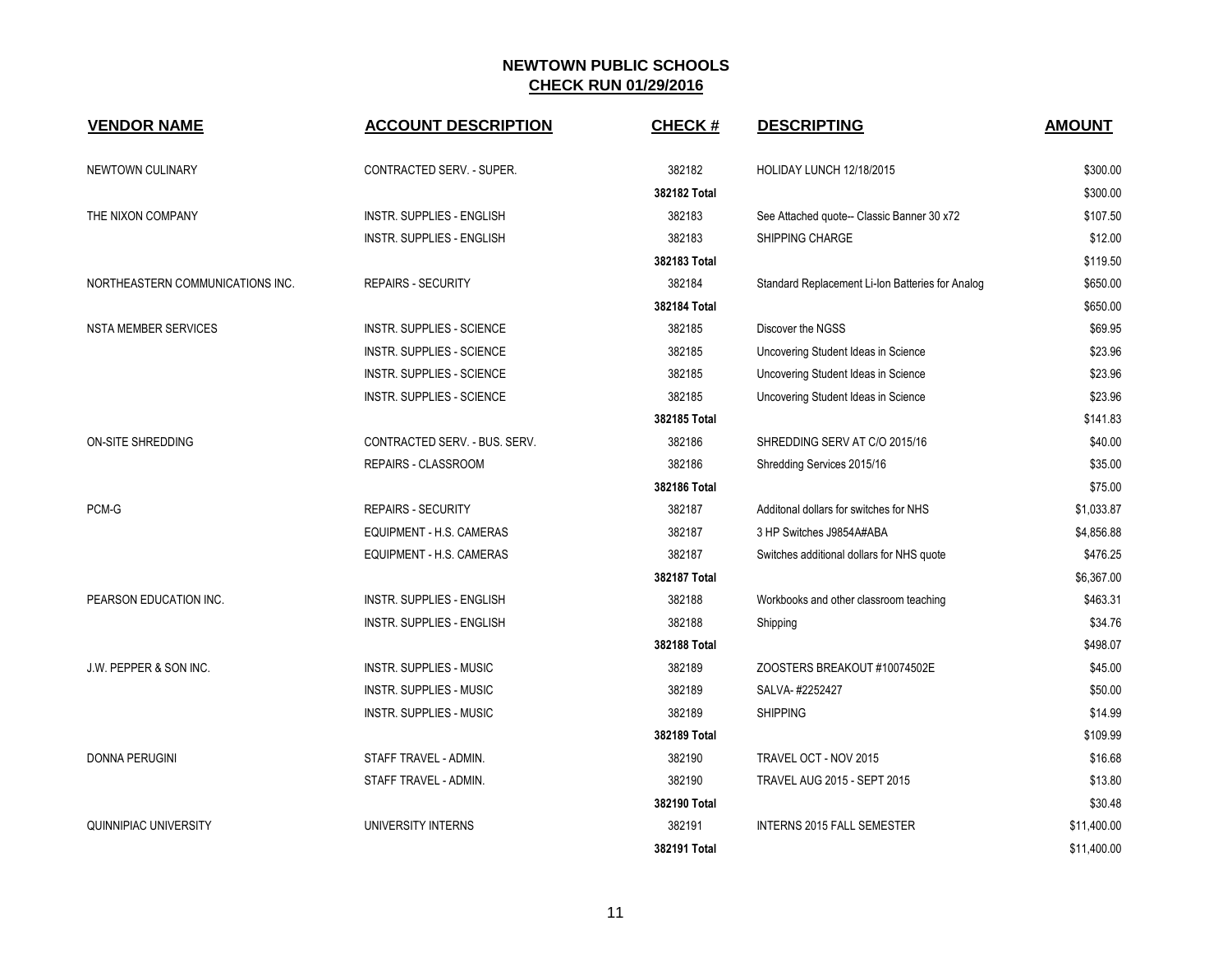| <b>VENDOR NAME</b>         | <b>ACCOUNT DESCRIPTION</b>       | <b>CHECK#</b> | <b>DESCRIPTING</b>                                 | <b>AMOUNT</b> |
|----------------------------|----------------------------------|---------------|----------------------------------------------------|---------------|
| <b>PEGGY RAGAINI</b>       | STAFF TRAVEL - GUIDANCE          | 382192        | TRAVEL SEPT - NOV 2015                             | \$103.39      |
|                            |                                  | 382192 Total  |                                                    | \$103.39      |
| ELIZABETH T. RICKEY        | <b>TUTORS - HOMEBOUND</b>        | 382193        | <b>TUTORS - HOMEBOUND</b>                          | \$800.00      |
|                            |                                  | 382193 Total  |                                                    | \$800.00      |
| RnB ENTERPRISES INC.       | INSTR. SUPPLIES - COMPUTER ED.   | 382194        | 2/pk Front Row AA rechargeable batteries AABATT-X@ | \$13.72       |
|                            | INSTR. SUPPLIES - COMPUTER ED.   | 382194        | Front Row drop-on-charger Modell 925C              | \$73.50       |
|                            | INSTR. SUPPLIES - COMPUTER ED.   | 382194        | Shipping & handling                                | \$20.00       |
|                            |                                  | 382194 Total  |                                                    | \$107.22      |
| SAFEGUARD BUSINESS SYSTEMS | OFF. SUPPLIES - BUS. SERV.       | 382195        | 1000 1095C                                         | \$171.09      |
|                            | OFF. SUPPLIES - BUS. SERV.       | 382195        | 50 1095C CONTINUATION                              | \$10.91       |
|                            | OFF. SUPPLIES - BUS. SERV.       | 382195        | 1000 DWMR WINDOW ENVELOPES                         | \$165.72      |
|                            | OFF. SUPPLIES - BUS. SERV.       | 382195        | <b>SHIPPING</b>                                    | \$22.23       |
|                            |                                  | 382195 Total  |                                                    | \$369.95      |
| <b>ANTHONY SALARIS</b>     | CONTRACT SERV.                   | 382196        | <b>VIDEOTAPING BOE MEETING</b>                     | \$60.00       |
|                            |                                  | 382196 Total  |                                                    | \$60.00       |
| SCHOLASTIC INC.            | INSTR. SUPPLIES - READING        | 382197        | Story works magazine - Gr-5                        | \$2,551.35    |
|                            | INSTR. SUPPLIES - READING        | 382197        | Jr. Scholastic Gr - 6                              | \$1,795.25    |
|                            | <b>INSTR. SUPPLIES - READING</b> | 382197        | Scope magazine Gr -6                               | \$1,932.85    |
| SCHOLASTIC INC.            | INSTR. SUPPLIES - READING        | 382197        | Shipping 10%                                       | \$628.04      |
|                            |                                  | 382197 Total  |                                                    | \$6,907.49    |
| <b>SCHOOL SPECIALTY</b>    | INSTR. SUPPLIES - P.E.           | 382198        | P E supplies - order # 27043444  Free shipping     | \$93.70       |
|                            |                                  | 382198 Total  |                                                    | \$93.70       |
| <b>SECURE ECO SHRED</b>    | OFF. SUPPLIES - ADMIN.           | 382199        | for monthly shredding contract - Account #113503   | \$35.00       |
|                            |                                  | 382199 Total  |                                                    | \$35.00       |
| <b>SERC</b>                | STAFF TRAIN. - PUPIL SERV.       | 382200        | 16-46-150-000 #14652 ENROLLMENT                    | \$30.00       |
|                            |                                  | 382200 Total  |                                                    | \$30.00       |
|                            | STAFF TRAIN. - PUPIL SERV.       | 382201        | 16-45-150-000 EARLY LITERACY PRACTICE              | \$30.00       |
|                            |                                  | 382201 Total  |                                                    | \$30.00       |
| <b>SHAR PRODUCTS CO.</b>   | <b>REPAIRS - MUSIC</b>           | 382202        | RF40234 - Glasser reconditioned cello bow 3/4      | \$35.00       |
|                            | <b>REPAIRS - MUSIC</b>           | 382202        | RG50214F Glasser reconditioned bass bow 1/4 French | \$50.00       |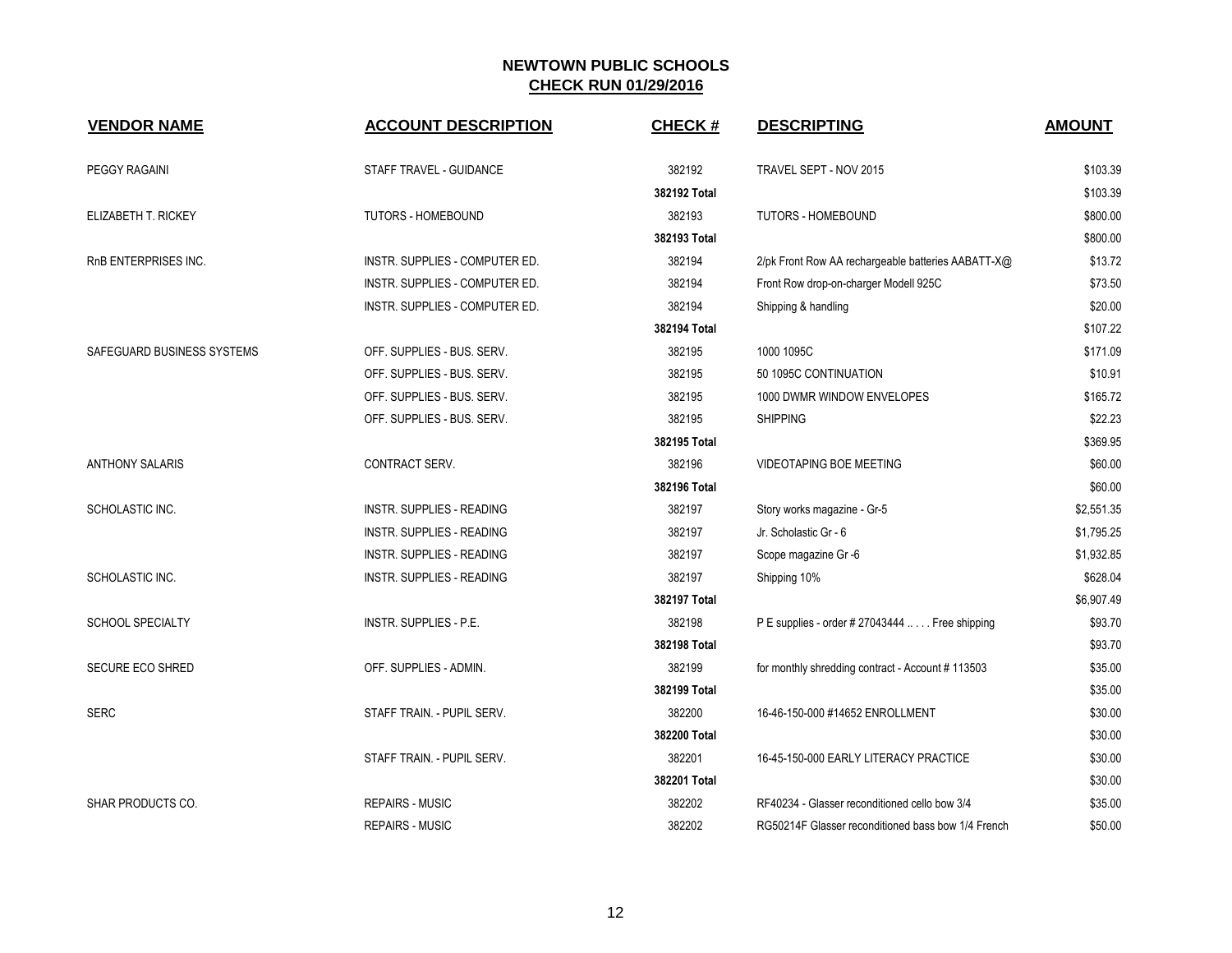| <b>VENDOR NAME</b>            | <b>ACCOUNT DESCRIPTION</b>           | <b>CHECK#</b> | <b>DESCRIPTING</b>                                 | <b>AMOUNT</b> |
|-------------------------------|--------------------------------------|---------------|----------------------------------------------------|---------------|
| SHAR PRODUCTS CO.             | <b>REPAIRS - MUSIC</b>               | 382202        | RG50214G Glasser reconditioned bass bow 1/4 German | \$50.00       |
|                               | <b>REPAIRS - MUSIC</b>               | 382202        | Shipping                                           | \$7.00        |
|                               |                                      | 382202 Total  |                                                    | \$142.00      |
| JOHN STANLEY OFFICE EQUIPMENT | REPAIRS - INFO. TECH.                | 382203        | Projector from NMS kept shutting down Tested       | \$50.00       |
|                               |                                      | 382203 Total  |                                                    | \$50.00       |
| STAPLES CREDIT PLAN           | <b>INSTR. SUPPLIES - ENGLISH</b>     | 382204        | 1548841 dish detergent                             | \$3.99        |
|                               | INSTR. SUPPLIES - ENGLISH            | 382204        | 202648 hand soap                                   | \$1.99        |
|                               | INSTR. SUPPLIES - WORLD LANG.        | 382204        | 1548841 dish detergent                             | \$3.99        |
|                               | INSTR. SUPPLIES - WORLD LANG.        | 382204        | 202648 hand soap                                   | \$1.99        |
|                               | INSTR. SUPPLIES - SCIENCE            | 382204        | 1548841 dish detergent                             | \$3.99        |
|                               | <b>INSTR. SUPPLIES - SCIENCE</b>     | 382204        | 202648 hand soap                                   | \$1.99        |
|                               | INSTR. SUPPLIES - SOC. STUDIES       | 382204        | 1548841 dish detergent                             | \$3.99        |
|                               | INSTR. SUPPLIES - SOC. STUDIES       | 382204        | 202648 hand soap                                   | \$1.99        |
|                               | INSTR. SUPPLIES - SCIENCE            | 382204        | WHITMOR PLASTIC DOC BOXES 1241194                  | \$26.98       |
|                               |                                      | 382204 Total  |                                                    | \$50.90       |
| SYSCO CONNECTICUT LLC         | INSTR. SUPPLIES - LIFE MAN./CULINARY | 382205        | <b>CULINARY SUPPLIES</b>                           | \$508.56      |
|                               |                                      | 382205 Total  |                                                    | \$508.56      |
| TIM TALLCOUCH                 | INSTR. SUPPLIES - SPORTS             | 382206        | <b>TROPHIES FOR TOURNAMENT</b>                     | \$72.89       |
|                               |                                      | 382206 Total  |                                                    | \$72.89       |
| TAX COLLECTOR NEWTOWN         | WATER - RIS.                         | 382207        | WATER 191.00 UNITS                                 | \$1,774.30    |
|                               | SEWER OPERATION & MAINT.             | 382207        | SEWER USE 180.00 UNITS RIS                         | \$1,351.08    |
|                               |                                      | 382207 Total  |                                                    | \$3,125.38    |
| <b>TECH AIR</b>               | INSTR. SUPPLIES - SCIENCE            | 382208        | for cylinder rental                                | \$9.21        |
|                               |                                      | 382208 Total  |                                                    | \$9.21        |
| TESTA REFRIGERATION, LLC      | REPAIRS - CAFETERIA                  | 382209        | REPAIR SINGLE DOOR FREEZER                         | \$760.00      |
|                               |                                      | 382209 Total  |                                                    | \$760.00      |
| <b>COLLIN TOD</b>             | CONTRACT SERV.                       | 382210        | VIDEOTAPING BOE MEETING                            | \$50.00       |
|                               |                                      | 382210 Total  |                                                    | \$50.00       |
| TOM'S SERVICE LLC             | <b>REPAIRS - CAFETERIA</b>           | 382211        | <b>REPAIR VULCAN STEAMER</b>                       | \$75.00       |
|                               |                                      | 382211 Total  |                                                    | \$75.00       |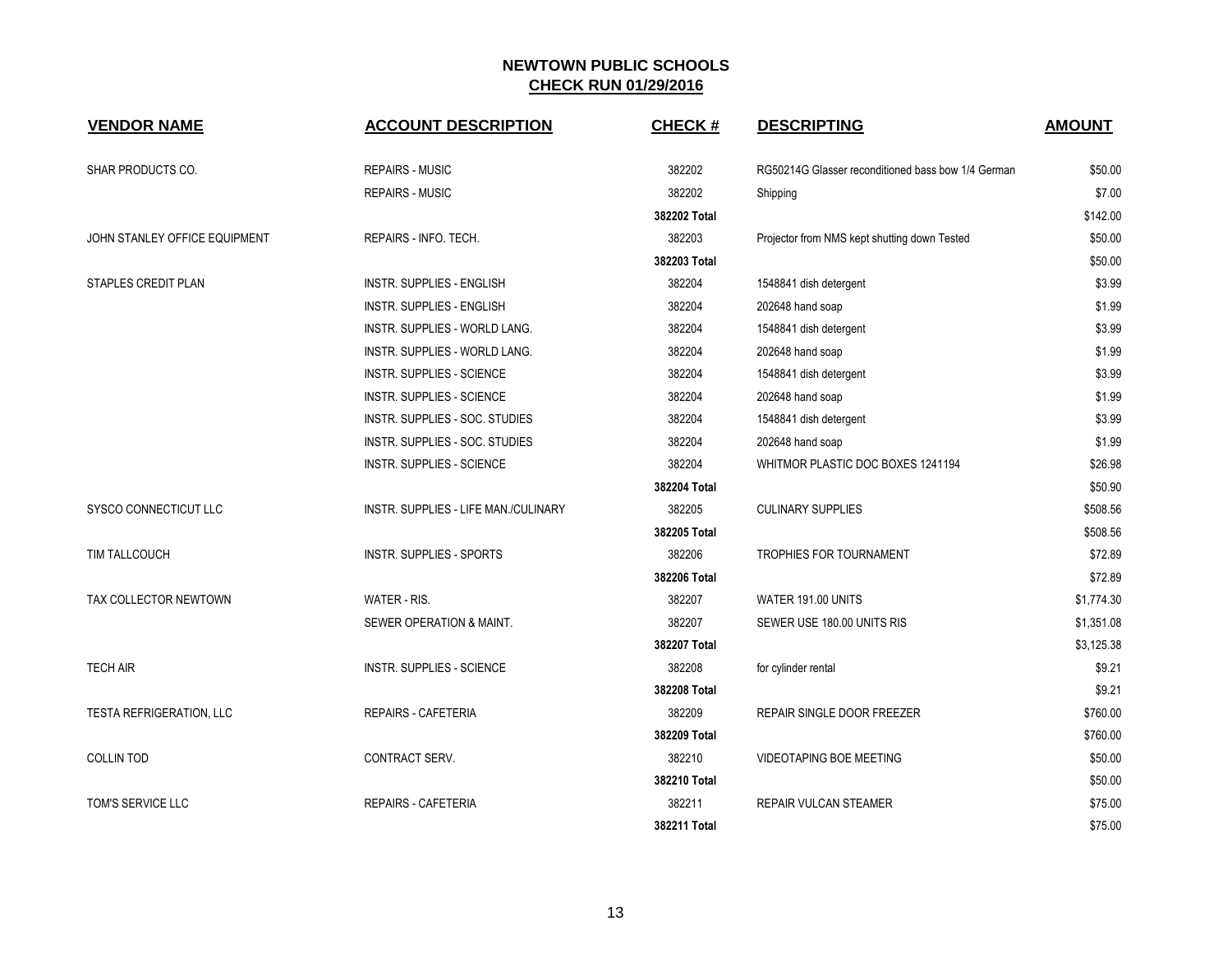| <b>VENDOR NAME</b>                   | <b>ACCOUNT DESCRIPTION</b>          | <b>CHECK#</b> | <b>DESCRIPTING</b>                         | <b>AMOUNT</b> |
|--------------------------------------|-------------------------------------|---------------|--------------------------------------------|---------------|
| <b>TORRCO</b>                        | B. & G. REPAIRS - H.S.              | 382212        | REPAIR LEAKING URINALS - NHS (PER QUOTE)   | \$20.34       |
|                                      | <b>EMERGENCY REPAIRS - M.S.</b>     | 382212        | <b>HEAT CONTROL EXCHANGER REPAIR - NMS</b> | \$206.55      |
|                                      | <b>EMERGENCY REPAIRS - M.S.</b>     | 382212        | SUMP PUMP REPLACE - NMS                    | \$702.59      |
|                                      | <b>EMERGENCY REPAIRS - M.S.</b>     | 382212        | SUMP PUMP REPAIR PARTS - NMS               | \$57.80       |
|                                      |                                     | 382212 Total  |                                            | \$987.28      |
| TOTAL LIGHTING SERVICE LLC           | <b>B&amp;G CONTRACTED SERV.</b>     | 382213        | <b>EMERG LIGHTING / EXIT SIGN REPAIRS</b>  | \$3,336.00    |
|                                      |                                     | 382213 Total  |                                            | \$3,336.00    |
| TREASURER - STATE OF CONNECTICUT     | <b>CONTRACTED SERV. - SUPER.</b>    | 382214        | <b>FINGERPRINTS</b>                        | \$40.50       |
|                                      |                                     | 382214 Total  |                                            | \$40.50       |
| TREASURER - STATE OF CONNECTICUT     | CONTRACTED SERV. - SUPER.           | 382215        | <b>FINGERPRINTS</b>                        | \$14.75       |
|                                      |                                     | 382215 Total  |                                            | \$14.75       |
| TREASURER - STATE OF CONNECTICUT     | CONTRACTED SERV. - SUPER.           | 382216        | <b>FINGERPRINTS</b>                        | \$50.00       |
|                                      |                                     | 382216 Total  |                                            | \$50.00       |
| TREASURER - STATE OF CONNECTICUT     | CONTRACTED SERV. - SUPER.           | 382217        | <b>FINGERPRINTS</b>                        | \$29.50       |
|                                      |                                     | 382217 Total  |                                            | \$29.50       |
| TRI-LIFT INC.                        | <b>REPAIRS - MAINT.</b>             | 382218        | PREV MAINT ON WAREHOUSE FORKLIFT           | \$126.21      |
|                                      |                                     | 382218 Total  |                                            | \$126.21      |
| ANNE UBERTI                          | STAFF TRAIN. - ADMIN.               | 382219        | MEETING FOOD                               | \$48.67       |
|                                      |                                     | 382219 Total  |                                            | \$48.67       |
| ANNE UBERTI                          | OFF. SUPPLIES - ADMIN.              | 382220        | REISSUE CHECK #380302 (LOST)               | \$38.25       |
|                                      |                                     | 382220 Total  |                                            | \$38.25       |
| <b>MARK VALDEGAS</b>                 | <b>B&amp;G SUPPLIES - CUSTODIAL</b> | 382221        | SHOES (60068)                              | \$150.00      |
|                                      |                                     | 382221 Total  |                                            | \$150.00      |
| <b>WELLS FARGO EQUIPMENT FINANCE</b> | <b>EQUIP RENTAL - B&amp;G</b>       | 382222        | LEASE 2015/16 B-18T-5 FORKLIFT             | \$477.98      |
|                                      |                                     | 382222 Total  |                                            | \$477.98      |
| <b>WESCO SPORTS CENTER</b>           | INSTR. SUPPLIES - SPORTS            | 382223        | HOCKEY JERSEYS AND SHORTS                  | \$1,944.00    |
|                                      |                                     | 382223 Total  |                                            | \$1,944.00    |
| WHEELER CLINIC INC.                  | TUITION - OUT-OF-DISTRICT           | 382224        | TUITION - OUT-OF-DISTRICT                  | \$15,856.35   |
|                                      |                                     | 382224 Total  |                                            | \$15,856.35   |
| WILSON LANGUAGE TRAINING CORP.       | INSTR. SUPPLIES - PSYCH.            | 382225        | WRS STANDARD SET A S&H INCLUDED            | \$258.12      |
|                                      |                                     | 382225 Total  |                                            | \$258.12      |